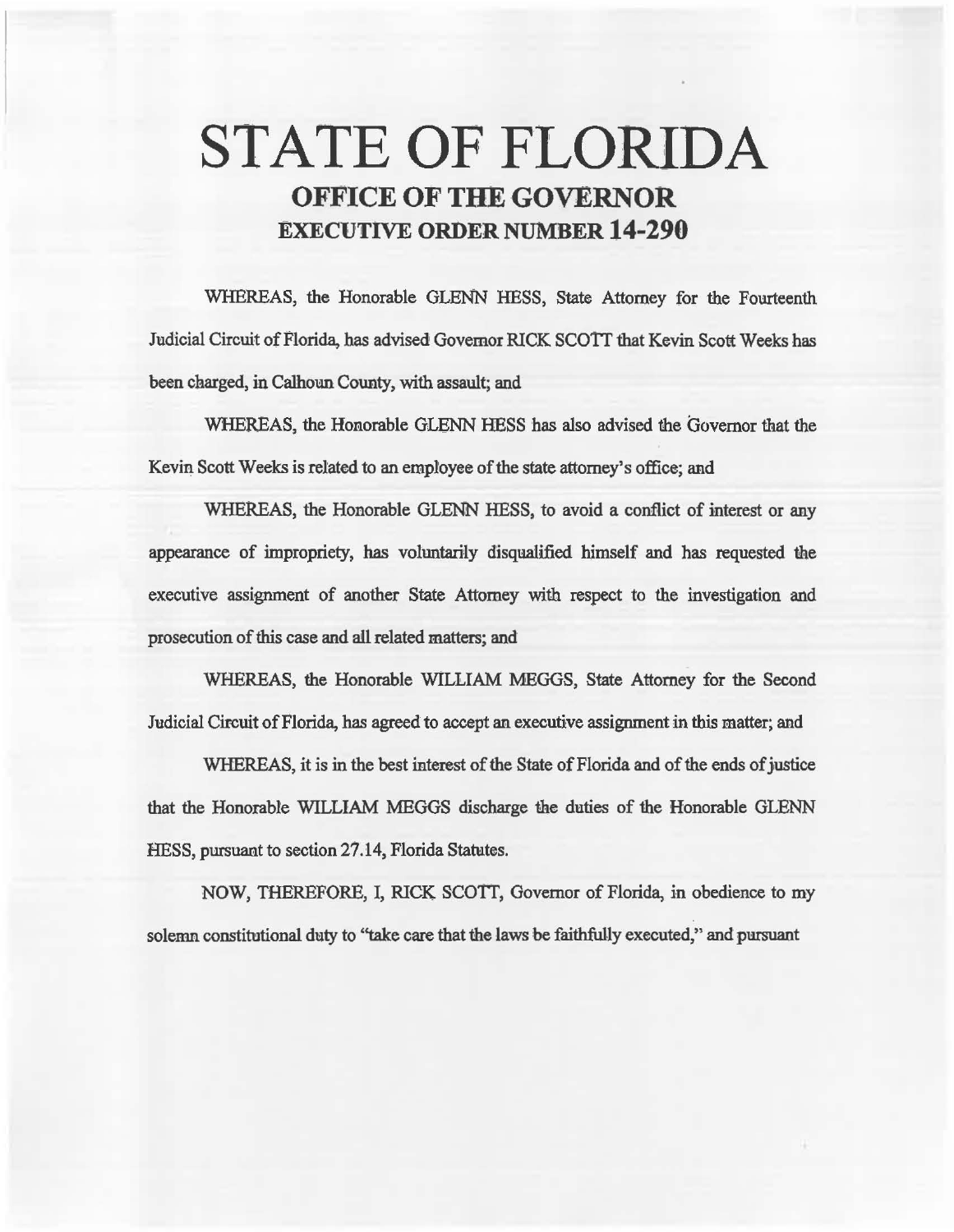to the Constitution and laws of the State of Florida, issue the following Executive Order, effective immediately:

### Section I.

The Honorable WILLIAM MEGGS, State Attorney for the Second Judicial Circuit of Florida, referred to as the "Assigned State Attorney," is assigned to discharge the duties of the Honorable GLENN HESS, State A1tomey for the Fomteenth Judicial Circuit of Florida, as they relate to the investigation, prosecution and all matters related to Kevin Scott Weeks.

## Section<sub>2.</sub>

The Assigned State Attorney or one or more Assistant State Attorneys and Investigators, who have been designated by the Assigned State Attorney, shall proceed immediately to the Fourteenth Judicial Circuit of Florida, and are vested with the authority to perform the duties prescribed herein.

## Section 3.

AN residents of the Fourteenth Judicial Circuit are requested, and all public officials are directed, to cooperate and render whatever assistance is necessary to the Assigned State Attorney, so that justice may be served.

#### Section 4.

The period of this Executive Assignment shall be for one  $(1)$  year, to and including November 7, 2015.